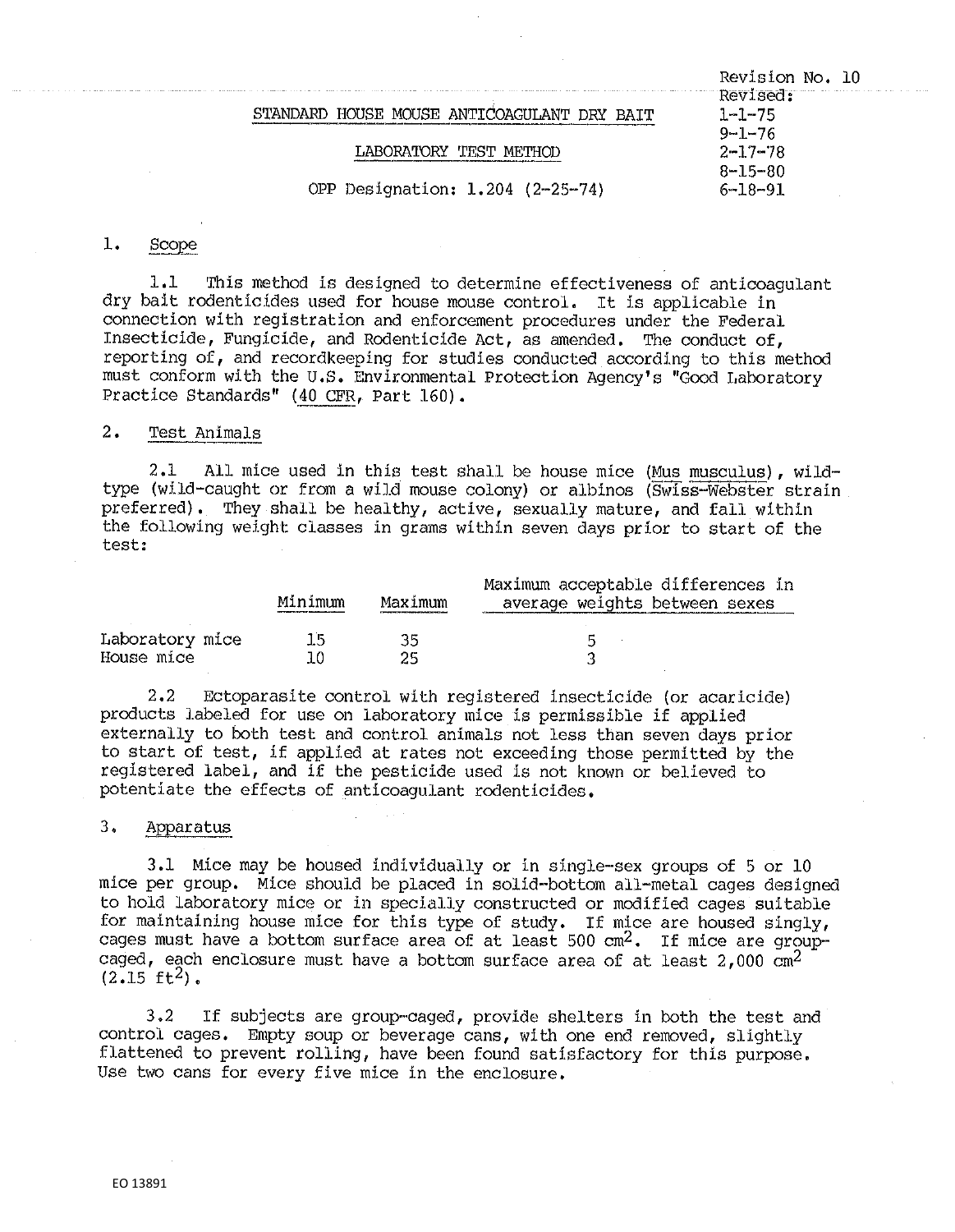QPP1,2Q4

3,3 Metal or ceramic feeders, designed so that test mice may not nestle or wallow in diet, should be used.

## 4. Pretest Holding Conditions

4,1 All mice used in this test method must be held, sexes separate, for observation in the laboratory for a period of at least one and not more than four weeks prior to testing. During the last seven days of this period, mice shall be held under laboratory conditions (i.e., temperature, humidity, lighting, etc.) comparable to those of the animal testing room if [not actua](https://humidi.ty)lly in the testing room. The test animals must not be fasted prior to testing. Water and a commercial mouse diet must be available to them at all times. Do not use the standard OPP rat and mouse challenge diet for pretest feeding,

## 5. Holding and Test Conditions

5.1 Temperature 20 to 25° C. Strong air currents from heaters or air conditioners shall. not blow directly onto test animals.

Relative humidity 50 to 55%.

Light 12 h artificial light per day, not to exceed 2153 lx (200 ft candles) at cage location. Total reversing of the natural photoperiods of the test animals by timed lighting is not recommended.

5,2 The standard OPP rat and mouse challenge diet shall be composed of:

| Cornmeal (whole yellow ground corn)                     | 65% by weight |
|---------------------------------------------------------|---------------|
| Rolled oat groats (ground)                              | 25% by weight |
| Sugar (10X powdered or confectioners,<br>$95% + purity$ | 5% by weight  |
| Corn oil $(958 + purity)$                               | 5% by weight  |

Combine dry ingredients together, add oil, and thoroughly mix. Be certain that the mixing utensils are clean of contamination before preparing diet.

5,2.1 The whole (not degerminated) yellow ground corn shall be from the most recently available crop and be reasonably freshly ground. Seventy-five percent (+ 5%) shall pass through a No, 10 screen (10 meshes to the inch or 2.54 cm) and 50% (+ 10%) shall be retained by a No. 20 screen (20 meshes to the inch). The remainder may be either larger or smaller than the screens mentioned.

5,2.2 The oats shall be steam rolled oat groats (oat seed with the hulls removed) coarsely ground after the rolling process. Seventy~five percent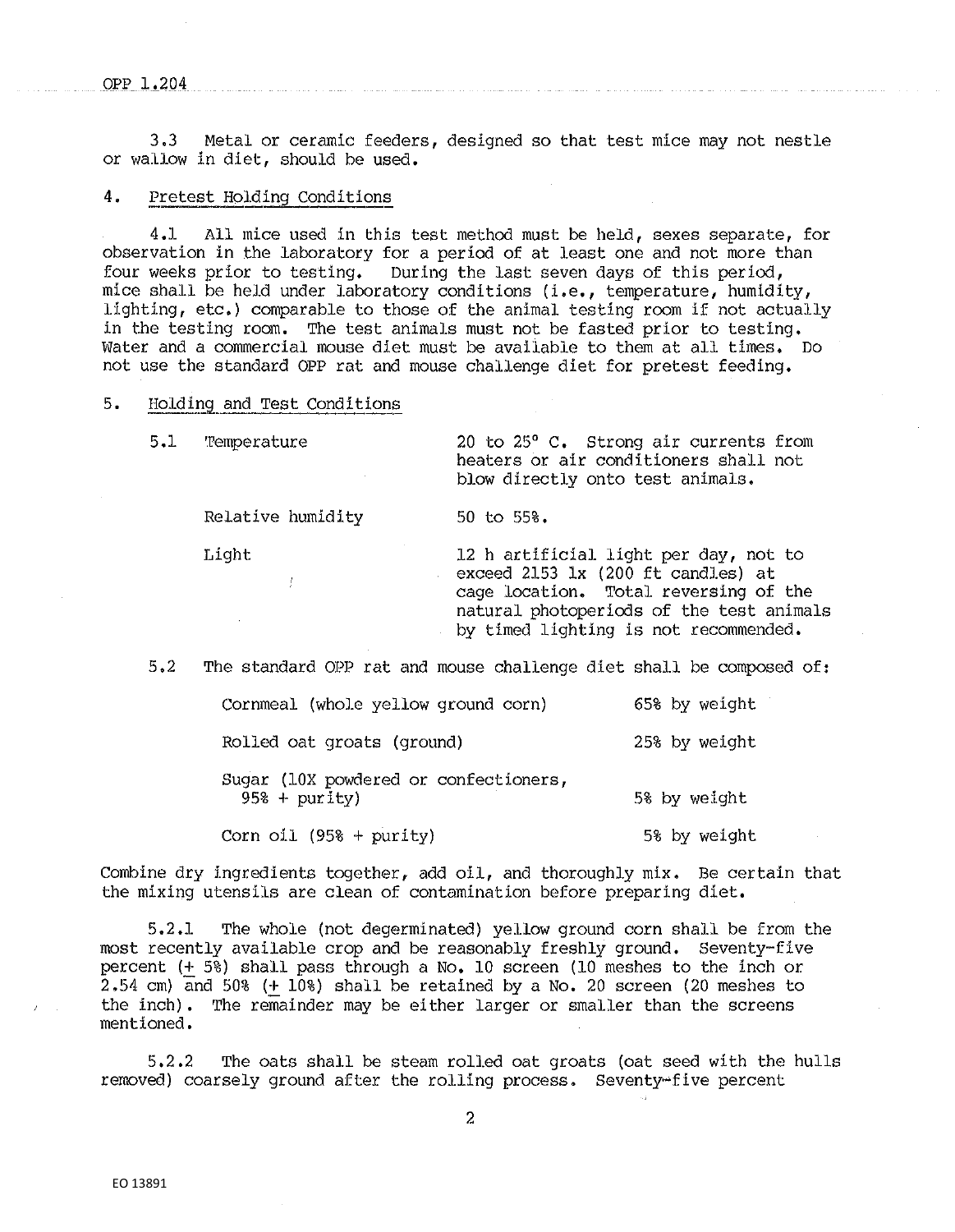(+ 5%) of the ground oats shall pass through a No. 5 screen (5 meshes to the inch) and 50% (+ 10%) shall be retained by a No, 20 screen (20 meshes to the inch). The remainder may be either larger or smaller than the screens mentioned.

5.2.3 The corn oil shall be of the type available as cooking oil, undiluted with other oils, and shall not be rancid.

5.2.4 • The standard OPP rat and mouse challenge diet may be stored under refrigeration if it is to be used within three days of preparation. If it is to be held for longer periods, the diet shall be packaged in plastic containers [2.2 to 4.5 kg (5 to 10 lb) per container], tightly closed or sealed, and maintained at -18° C or below until it is to be used. It shall be at room temperature when offered to test or control animals, Challenge diets shall not be prepared and stored for longer than six months,

### 6. Procedure

6.1 A test group consists of a minimum of 20 mice (10 males, 10 females), individually-caged or group-caged in single-sex groups of 5 or 10 animals each, For each test or series of tests conducted at the same time on the same species, include one untreated control group of 20 mice (10 males, 10 females), caged in the same manner as the group(s) to be exposed to toxic bait. Acclimate all animals to test conditions for three days prior to exposure to toxicant, immediately following pretest holding period (4.1).

6.2 Water must be available to each animal at all times. Glass water bottles equipped with ball··type watering tubes are recommended. Gravity fed automatic or open--cup type waterers are not recommended.

6 ,3 The rodenticide bait and the standard EPA rat and mouse challenge diet must be offered to test rats in separate containers (3.2) on opposite sides of the front of the cage. If mice are caged individually, one container of each food must be used. Containers must be identical in type and size and must be placed equidistant from the sides of the cage and equidistant from the rodent's point of access to water. If mice are group-caged, at least one container must be used per diet for each five.animals in the cage. If one container is used per diet, the containers must be equidistant from the enclosure walls and the water source(s). If two or more containers are used, containers shall be presented in pairs (one of bait and one of challenge diet). Container pairs shall be deployed such that proximity to walls, shelter, or water sources dictates no clear advantage to either container position. The food offered in each container should be equal. and consistent throughout the test and must be at least 15 grams per container per animal per day. The control group is offered only the EPA rat and mouse challenge diet, which shall be presented in amounts and numbers of containers equivalent to those used for the test group. The gross weight of each container and its container food are determined daily and returned to the starting weight by addition of the given food. If food becomes fouled by urine or feces, replace food in each container. Record each day the quantity of each food consumed during the preceding 24 h. Weighing accuracy must be at least to the nearest 0.5 gram

3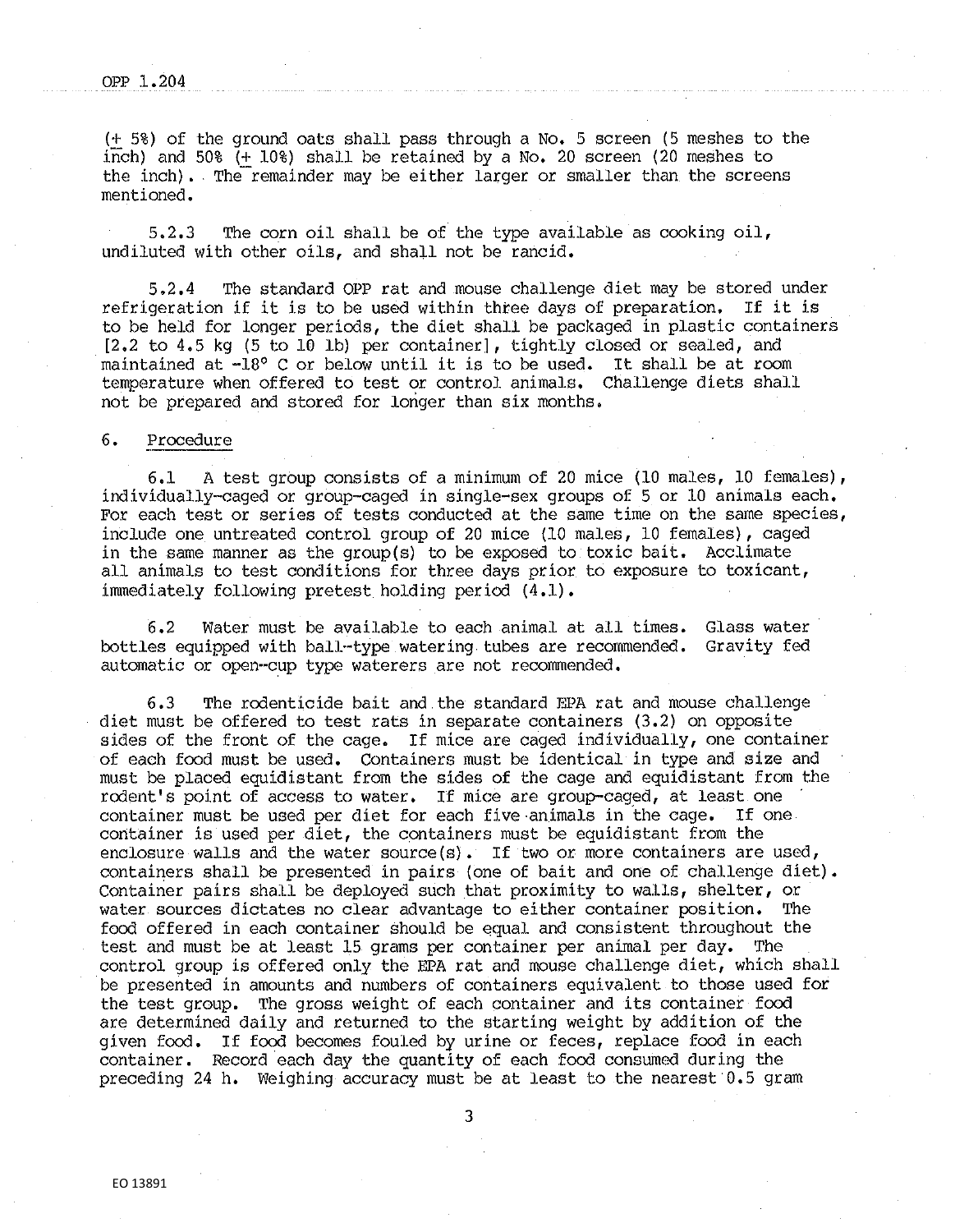for tests with group-caged subjects. Individual caging may not be used unless consumption can be determined to the nearest 0,1 gram. Spilled food must be recovered and weighed to establish exact food consumption data. Where the food spillage is damp it shall be dried to approximately its original moisture content before weighing.

6.4 Reverse the position of the bait and standard OPP rat and mouse challenge diet containers in the cages every 24 h to offset possible feeding position preference of the mice, The test mice must have a free choice between treated and untreated food,

6.5 Animals on test should not be subjected to undue or unnecessary stress from noise or human activities (i.e., movement). Human activity within the animal test room shall be minimal.

#### 7, Test Period

7**.1** Maintain test (bait·-exposure) period for 15 days, even if all subjects exposed to toxic bait die in less than 15 days.

7.2 Remove dead mice daily, or more frequently as observed.

7.3 Remove rodenticide bait at the end of the 15·•day test period, leaving and maintaining the challenge diet.

7.4 More than a 10% mortality **in** the control group negates the test, even if a 100% mortality had been achieved in the test group,

7,5 This laboratory efficacy test should be replicated at least once.

#### 8. Test.Period Follow-Up

8.1 Maintain observation on surviving test group and control group mice for a minimum of five days following test period.

8.2 Continue feeding OPP rat and mouse challenge diet and record amounts consumed daily.

8.3 Describe unusual activities of test and control mice in report of test and posttest periods.

#### 9, Calculation and Evaluation of Results

9,1 Record date, weight, and sex of each mouse dying during the test and of survivors in both the test and control groups, and amounts of treated and untreated food consumed during the test and posttest periods. Retain original laboratory test records for future reference, Report all data collected, including initial and final weights of test subjects. Include copies of all "raw data sheets as well as typed numerical summaries of test results.